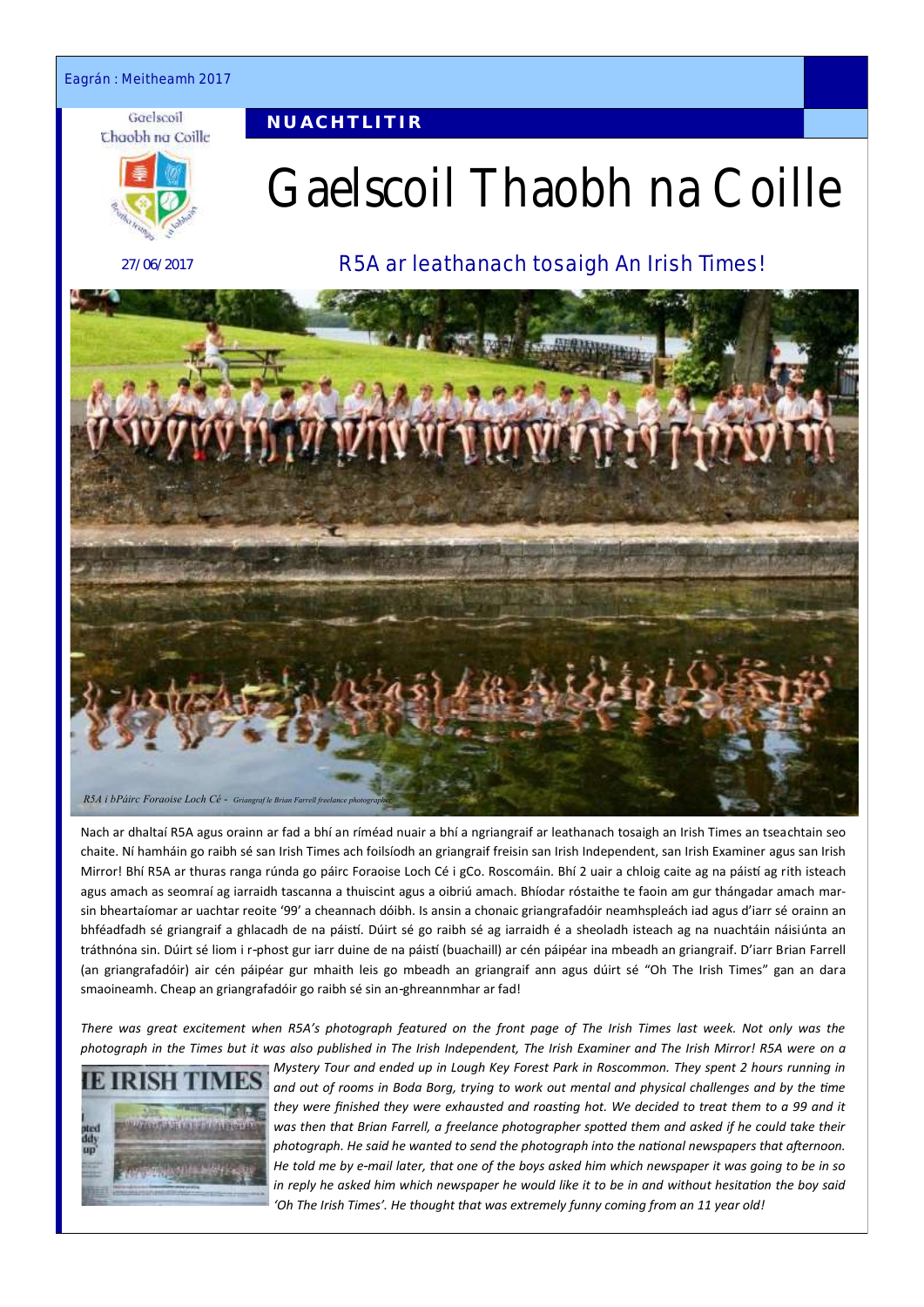# Gaelscoil Thaobh na Coille

#### Leathanach 2









# Seó Tallainne 2017 Talent Show

Bhí Seó Tallainne na scoile ar siúl ar an Déardaoin an 15 Meitheamh. Daltaí ó R 3 go R 6 a ghlac páirt ann. Bhí míreanna de gach saghas le feiceáil ar an ardán : amhránaíocht aonair, ceol traidisiúnta, taispeántas rince, grúpaí amhránaíochta, rince gaelach, ceol claisiceach, gleacaíocht, karate, rap agus a lán eile. Tá ard-mholadh tuillte ag na daltaí ar fad a ghlac páirt sa seó tallainne – léirigh siad an-chaighdeán go deo.

*The final of our annual talent show was held on Thursday the 15th of June. Pupils from R3 to R6 participated in the show with acts including solo singing, traditional music, gymnastics, dance routines, bands, Irish dancing, classical music, karate, rap and lots more. The standard was exceptionally high and each and every one of the participants deserve great praise on their performance.*

Buíochas leis na moltóirí Ailín Ní Dhomhnaill & Tom Ó Brannagáin as an bpost iontach deacair a bhí acu agus iad ag iarraidh na barr-míreanna a roghnú. Ní thaitneodh sé liom a bheith ag tabhairt faoin bpost sin!

*Buíochas to our adjudicators Ailín Ní Dhomhnaill & Tom Ó Brannagáin who had the really difficult job of choosing the best acts in the show. I would not have liked to have been in their shoes!*

| Seó Tallaine 2017                       |                                                        |                                                                         |
|-----------------------------------------|--------------------------------------------------------|-------------------------------------------------------------------------|
| Buaiteoir(í)                            |                                                        | Ainm(neacha)                                                            |
| <b>An Mhír is Fearr</b><br>roinnte idir |                                                        | Róisín Nic Philib (amhránaí Aonair)<br>& James Ó Duibhleach (Pianadóir) |
| Gradam Ard-mholadh                      |                                                        | Buaiteoir(í)                                                            |
| $\mathbf{1}$                            | An Mhír sóisearach is fearr                            | Thuan Ní Dhuinnshléibhe - Cruitire                                      |
| $\overline{2}$                          | Sár-amhránaí                                           | Caroline Ní Shírín                                                      |
| 3                                       | Sár- amhránaí le féin tionlacan                        | Conor de Róiste                                                         |
| 4                                       | sár-amhránaíocht                                       | Giulia & Martha Nic Eoin                                                |
| 5                                       | Sár-cheoltóir                                          | Macdara Ó Raghallaigh - Giotár                                          |
| 6                                       | Sár-cheoltóirí                                         | Tadhg Ó Tuama & Éamonn Ó Cionnaith                                      |
| 7                                       | Sár-cheoltóirí Traidisiúnta                            | Banna R5B - Jeanne, Céide, Ciara, Ruby, Daniel, Jack, Breandan          |
| 8                                       | Sár-phianadóir                                         | Fionn Ó Nuanáin                                                         |
| 9                                       | Sár-rinceoirí                                          | Billie & Charlie Ó Somacháin                                            |
| 10                                      | Sár-bhanna                                             | Bailéad Ghrúpa R6A - Jack, Charlotte, Evan, Cillian, Neasa              |
| 11                                      | Sár-ghleacaithe                                        | Shauna & Rachel Tirial                                                  |
| 12                                      | Sár-chur i láthair                                     | Moses Ó Murchú & Fionn Ó Briain                                         |
| 13                                      | Sár-chomhoibriú                                        | Freya & Kayla Renwick & Sorcha Borland                                  |
| 14                                      | Sár-mhír a léirigh 'fuinneamh,<br>spiorad & taitneamh' | Ciara Ní Dhubhthaigh, Sadhbh Ní Bhroin, kate Ní Scannail                |
| 15                                      | Duais speisialta na moltóirí                           | Rap R5A - Conor, Cillian, Brian, Finn, Oran, Dara, Rian                 |



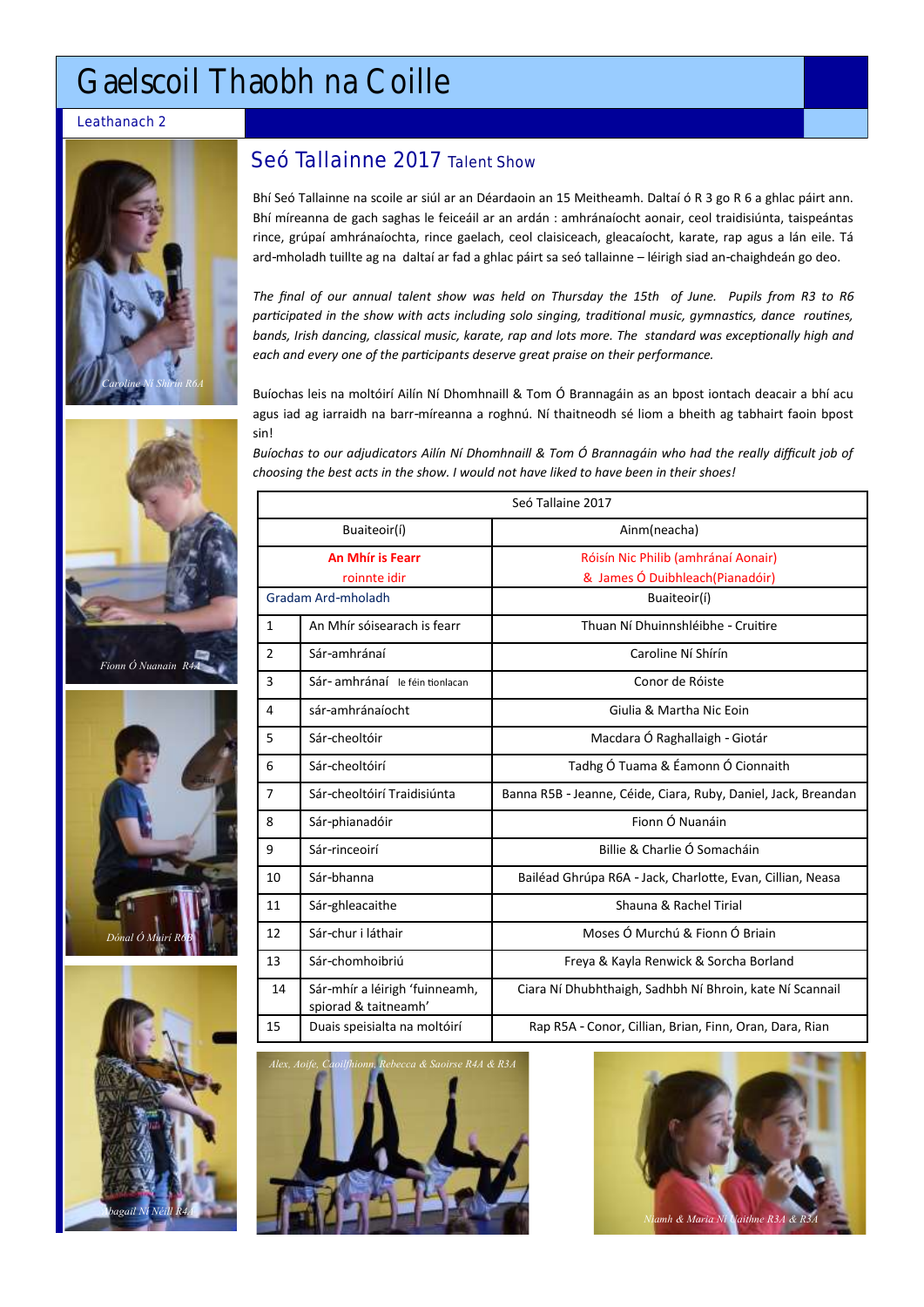## Eagrán : Meitheamh 2017

#### Leathanach 3

# Seachtain Spóirt & Spraoi Fun for All Week



*Cailíní gealgháireach, sona, sásta ó R2B Breandan Ó Cionnaith san iomaíocht i gcomórtas tarraingt téide*

Bhí seachtain spóirt 's spraoi againn ag tús mí Meitheamh agus nach orainne a bhí an t-ádh leis an aimsir (don chuid is mó). Bhí cluichí agus imeachtaí spraíúla ar siúl do chách i rith na seachtaine, cluichí craiceáilte, siúlóidí, unihoc. sacar, cispheil, caisleán preabach, tarraingt téide, turais ranga agus alán lán eile. Go mí-ábharach bhí orainn an Lá Spóirt a chur ar athló de bharr na haimsire ach d'éirigh linn na rásanna a rith sa ghrian sa Chéim ar an Déardaoin seo thart.

*A week of fun and games was held in the school at the beginning of June and we were extremely lucky (for the most part) with the weather. The week was packed with games, sports & fun activities for all, novelty games, walks, uni-hoc, soccer, basketball, bouncy castles, tug of war, class tours and lots more. Unfortunately we had to postpone our Sports Day due to bad weather however we managed to reschedule it for Thursday last, for what ended up being a glorious and perfect day.* 

### An Bhreatain Bheag Wales



Tá ceangail againn le scoil lán Bhreatainise i Holyhead. Ysgol Gymraeg Morswyn an t-ainm atá uirthi. Tháinig daltaí Ysgol Gymraeg Morswyn ar cuairt go Gaelscoil Thaobh na Coille ar an Mháirt an 13 Meitheamh & thug daltaí R5B aghaidh ar an mBreatain Bheag ar an 20 Meitheamh. Nuair a tháinig daltaí Ysgol go hÉireann thugamar cuairt ar Ché Dhún Laoghaire agus ar Chnoc Chill Iníon Léinín. Shiúlamar go deireadh an cé agus fuaireamar ar fad uachtar reoite 99 i Teddy's! Sa Bhreatain Bheag thug na páistí cuairt ar an 'Breakwater Park'. Bhí 2 lá íontach ag na páistí agus bhaineadar an-taitneamh go deo as bualadh lena gcairde nua ón mBreatain Bheag.

*Our School has linked up with an all Welsh speaking school in Holyhead called Ysgol Gymraeg Morswyn. The pupils from Ysgol Gymraeg Morswyn visited Gaelscoil Thaobh na Coille on Tuesday the 13th of June & R5B made a return visit to Wales on the 20th of June. When the Welsh children were in Ireland we visited Dun Laoghaire Pier and Killiney Hill. We walked to the end of the pier and got a 99 in Teddy's! When R5B were in Wales they visited the Breakwater Park. The children enjoyed 2 great days and especially enjoyed meeting up with their new Welsh friends.*









Saoire an tSamhraidh Summer Holidays



**Scoil ag Dúnadh** School Closing **Aoine**: Friday **30/06/17 12.00 a chlog Ath-oscailt** Re-opening **Aoine** Friday **01/09/2017**